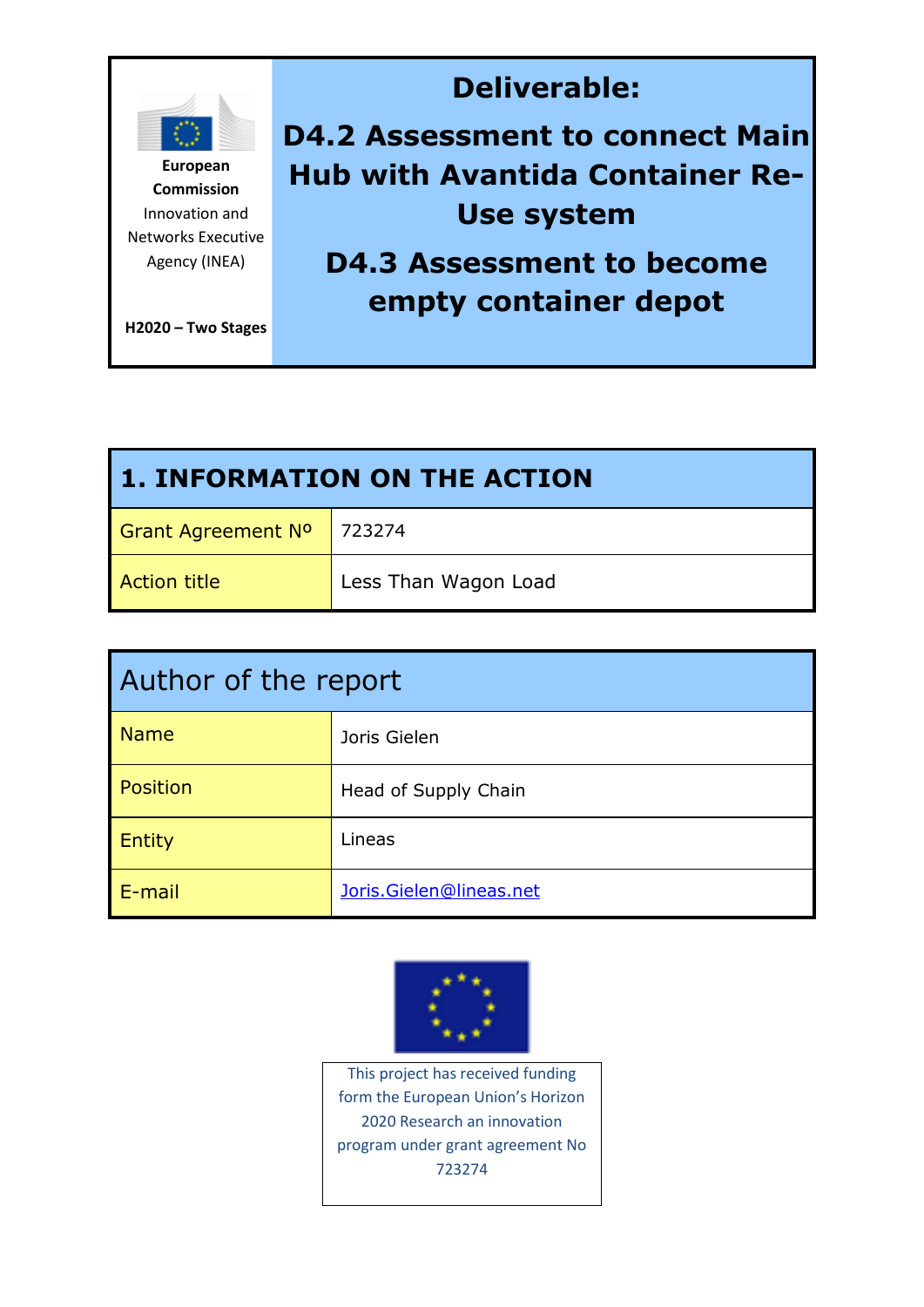#### **D4.1 – Truck Hub**

**Document Information**

| Programme                        | H2020 - MG - 2016-2017 - Two Stages |
|----------------------------------|-------------------------------------|
| Project acronym                  | LWL                                 |
| <b>Grant agreement number</b>    | 723274                              |
| <b>Number of the Deliverable</b> | 4.2                                 |
| WP/Task related                  | WP04 - Task 04.2                    |
| <b>Type (distribution level)</b> | Public                              |
| Date of delivery                 | 30/04/2018                          |
| <b>Number of pages</b>           | 10                                  |
| <b>Document Responsible</b>      | Joris Gielen                        |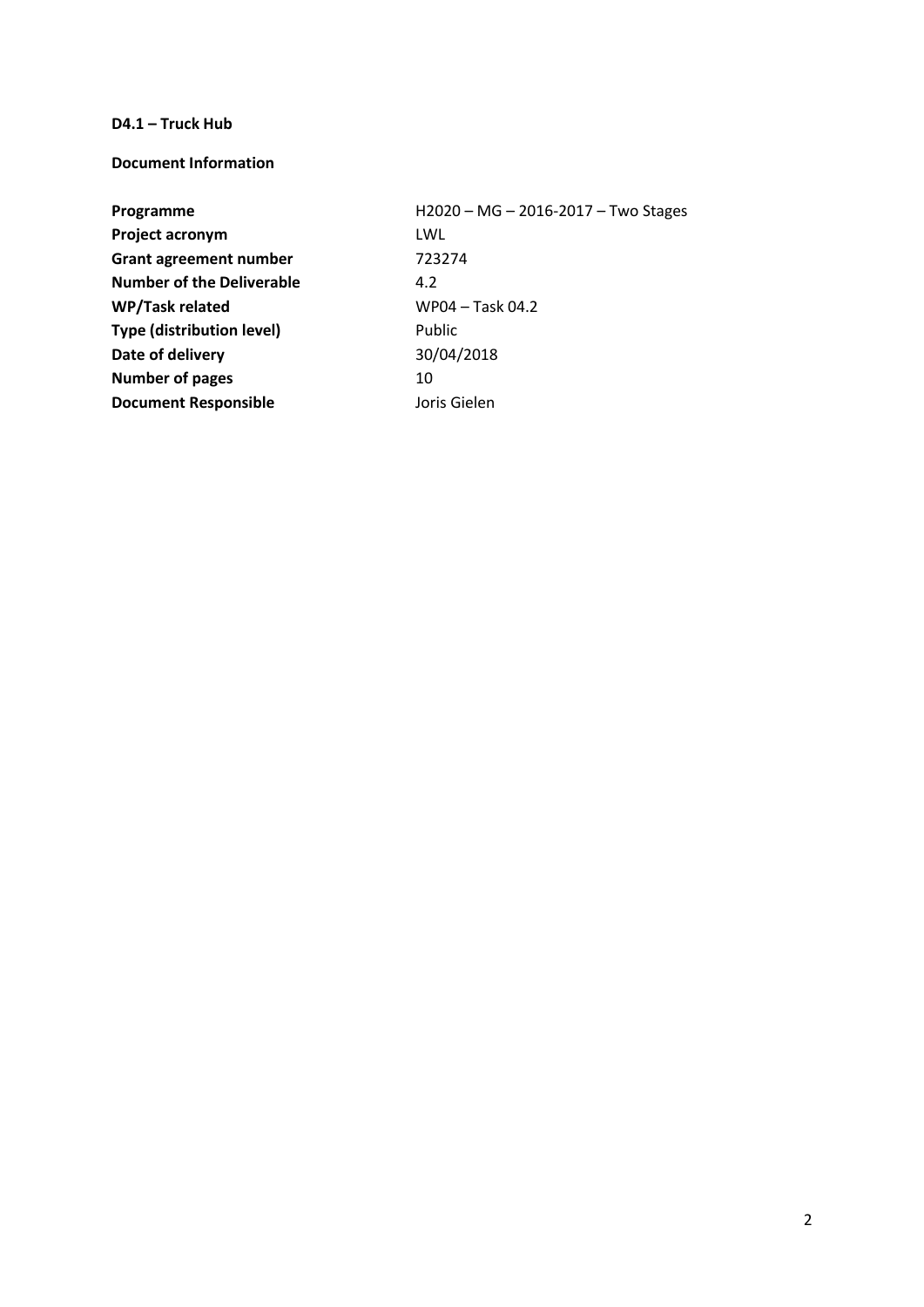# <span id="page-2-0"></span>Table of contents

| 1. |  |
|----|--|
| 2. |  |
| 3. |  |
| 4. |  |
| 5. |  |
| 6. |  |
| 7. |  |
| 8. |  |
| 9. |  |
|    |  |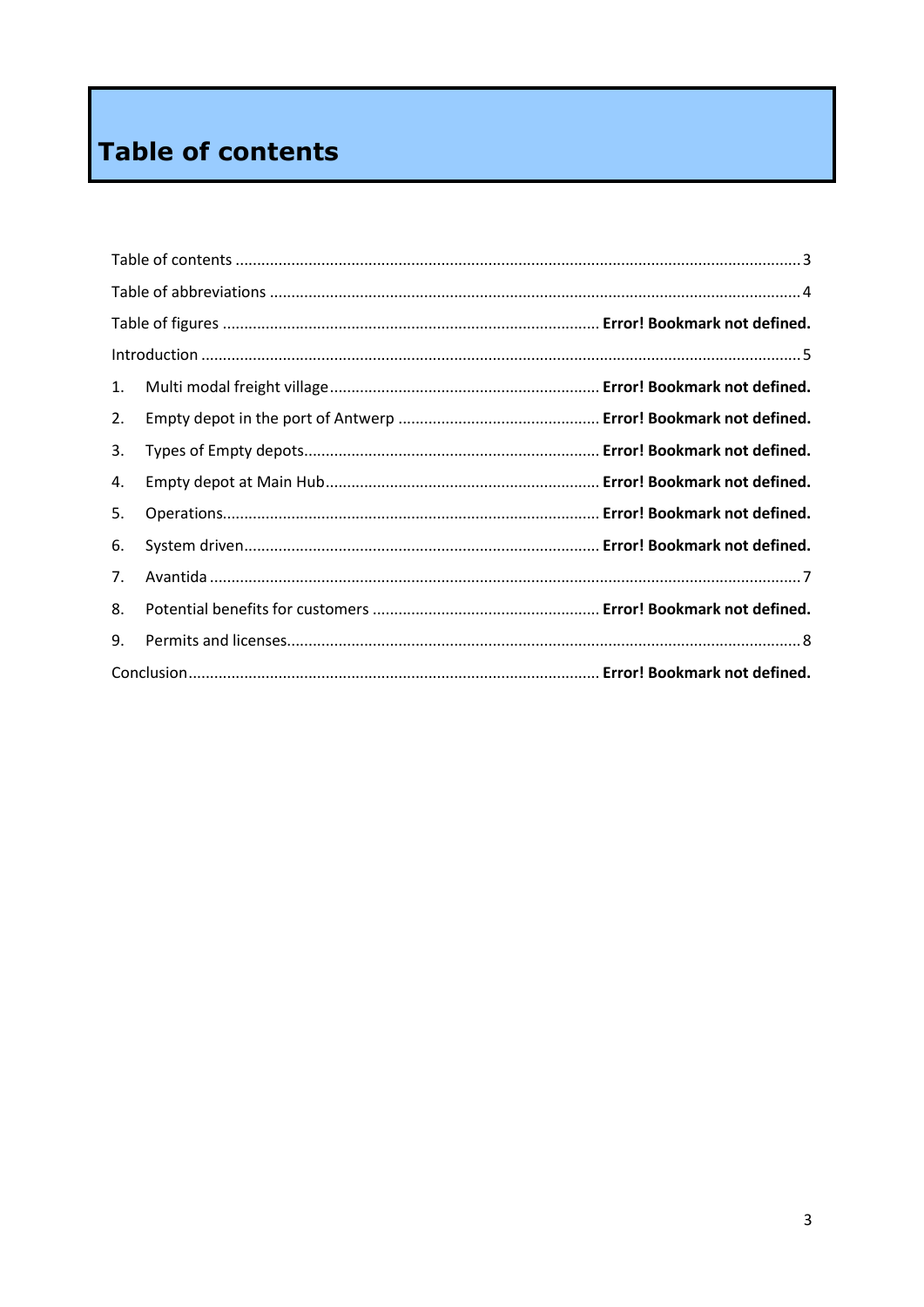# <span id="page-3-0"></span>**Table of abbreviations**

| <b>ADR</b>      | Accord européen relatif au transport               |  |
|-----------------|----------------------------------------------------|--|
|                 | international des marchandises Dangereuses par     |  |
|                 | Route                                              |  |
| <b>AEO</b>      | Authorised                                         |  |
| <b>CEFIC</b>    | European Chemical Industry Council                 |  |
| CO <sub>2</sub> | Carbon dioxide                                     |  |
| <b>CSR</b>      | <b>Corporate Social Responsibility</b>             |  |
| D4.4            | Deliverable 4.4 (LessThanWagonLoad)                |  |
| <b>DPW</b>      | Dubai Ports World                                  |  |
| <b>FT</b>       | Feet                                               |  |
| <b>IMDG</b>     | <b>International Maritime Dangerous Goods</b>      |  |
| <b>ISO</b>      | International Organisation for Standardization     |  |
| <b>ISPS</b>     | International Ship and Port Facility Security Code |  |
| IT              | <b>Information Technology</b>                      |  |
| <b>LORO</b>     | Left bank - Right Bank service (Dutch)             |  |
| <b>MPET</b>     | MSC PSA European Terminal                          |  |
| <b>MSC</b>      | Mediterranean Shipping Company                     |  |
| PoA             | Port of Antwerp                                    |  |
| <b>RID</b>      | Règlement concernant le transport international    |  |
|                 | ferroviaire des marchandises dangereuses           |  |
| <b>RTG</b>      | Rubber Tyred Gantry Crane                          |  |
| <b>RTO</b>      | Ruimte Tijdelijk Opslag 'Space temporary storage   |  |
| SQAS            | Safety & Quality Assessment for Sustainability     |  |
| Sqm             | Square meter                                       |  |
| <b>TEU</b>      | Twenty foot equivalent                             |  |
| <b>WCO</b>      | <b>World Customs Organisation</b>                  |  |
| WP04            | Work Package 4                                     |  |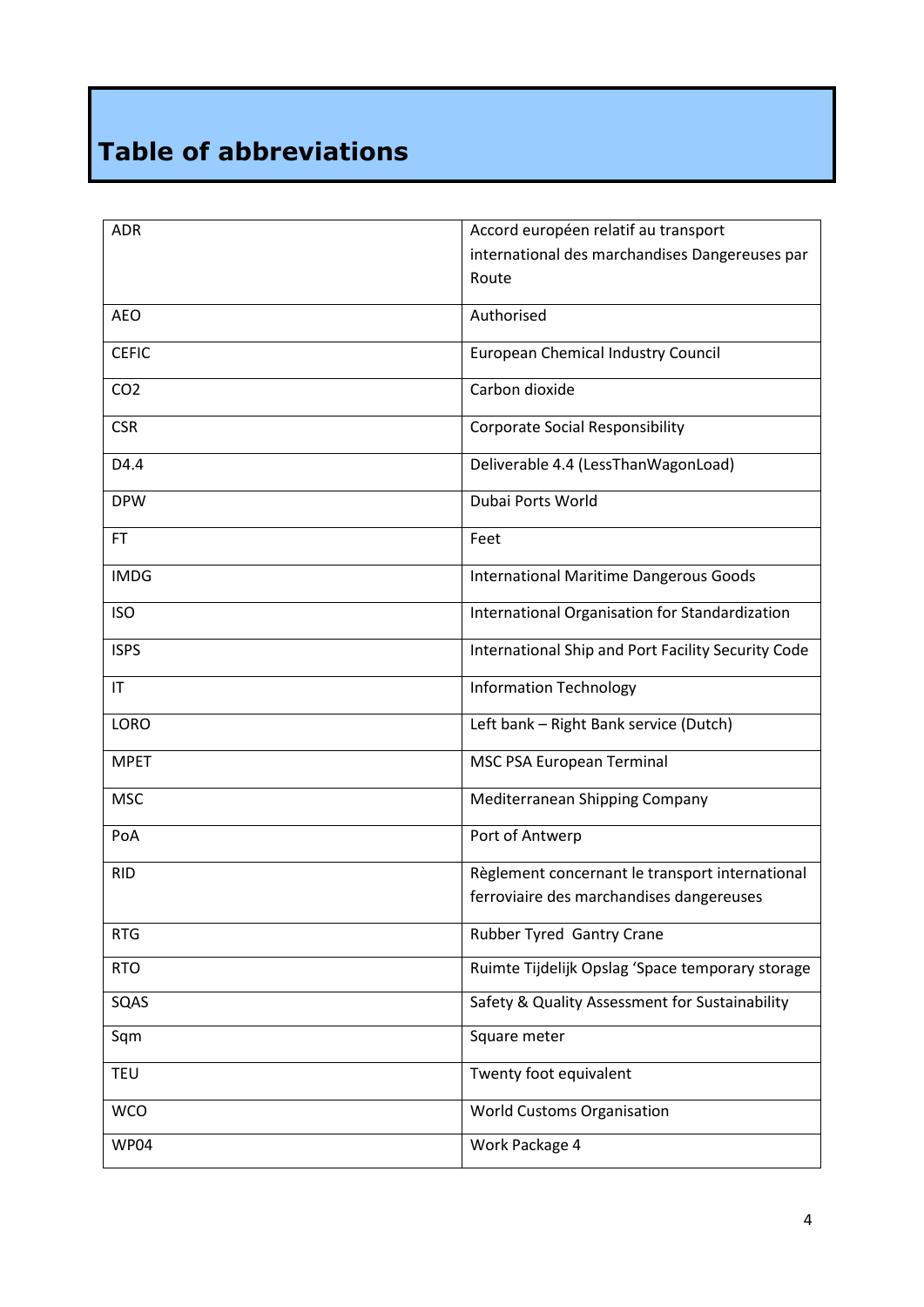## <span id="page-4-0"></span>**Introduction**

The deliverable is prepared out of the general deliverable about the development of an empty depot near Main Hub. It seemed fitting to tackle those two problems together. Nevertheless this deliverable is public and the general report is not.

As containers are spotted on board different means of transport mode (train, ship, lorry, barge, etc.) or in any port or inland terminal, they may be either full or empty. With the global container trade reached 130.9 million TEU in 2008, as many as 2.5 million TEU are sitting somewhere empty in different container terminals worldwide and 20.5% of the world total port turnover refers to empty container handling<sup>1</sup>.

The Port of Antwerp is a major international port, the gateway to Europe, ranking 11th in the 20 largest ports in the world in terms of weight and  $14<sup>th</sup>$  in terms of containers<sup>2</sup> With more than 200 million tons of maritime freight volume in 2015, it is the second largest port in Europe. Different types of maritime freight are loaded or unloaded in Antwerp, mostly containers and liquid bulk, but also important amounts of conventional bulk, vehicles and dry bulk.

The Port of Antwerp has numerous strategic partnerships with hinterland hubs and terminals to enhance the port competitiveness. These connections are often operated multimodal and generate container flows back and forth by rail, water & road between the PoA and the hinterland. A large part of these container flows is repositioning. Container repositioning results out of the need for harmonization between the point of empty container accumulation and the point of demand, and waiting time for the availability of the first next transport of cargo.

| <b>MARKET</b>               | <b>EXPORT</b> | <b>IMPORT</b> | <b>IMBALANCE</b> |
|-----------------------------|---------------|---------------|------------------|
| Europe - North America      | 2,824,459     | 2,496,601     | 327,858          |
| Europe - Asia               | 5,458,298     | 11,493,357    | 6,035,059        |
| Europe - Sub Saharan Africa | 1,093,687     | 591,975       | 501,712          |
| Europe - ISC/Middle East    | 2,483,922     | 1,527,035     | 956,887          |

 $\overline{a}$  $1$  Empty container logistics, University of Rijeka, Faculty of Maritime studies, May 22, 2012.

<sup>2</sup> VERBERCKMOES, S., *Antwerpen schuift plaats op top 100 containerhavens*, Flows, 28/03/2018. [\(http://www.flows.be/nl/shipping/antwerpen-schuift-plaats-op-top-100-containerhavens\)](http://www.flows.be/nl/shipping/antwerpen-schuift-plaats-op-top-100-containerhavens)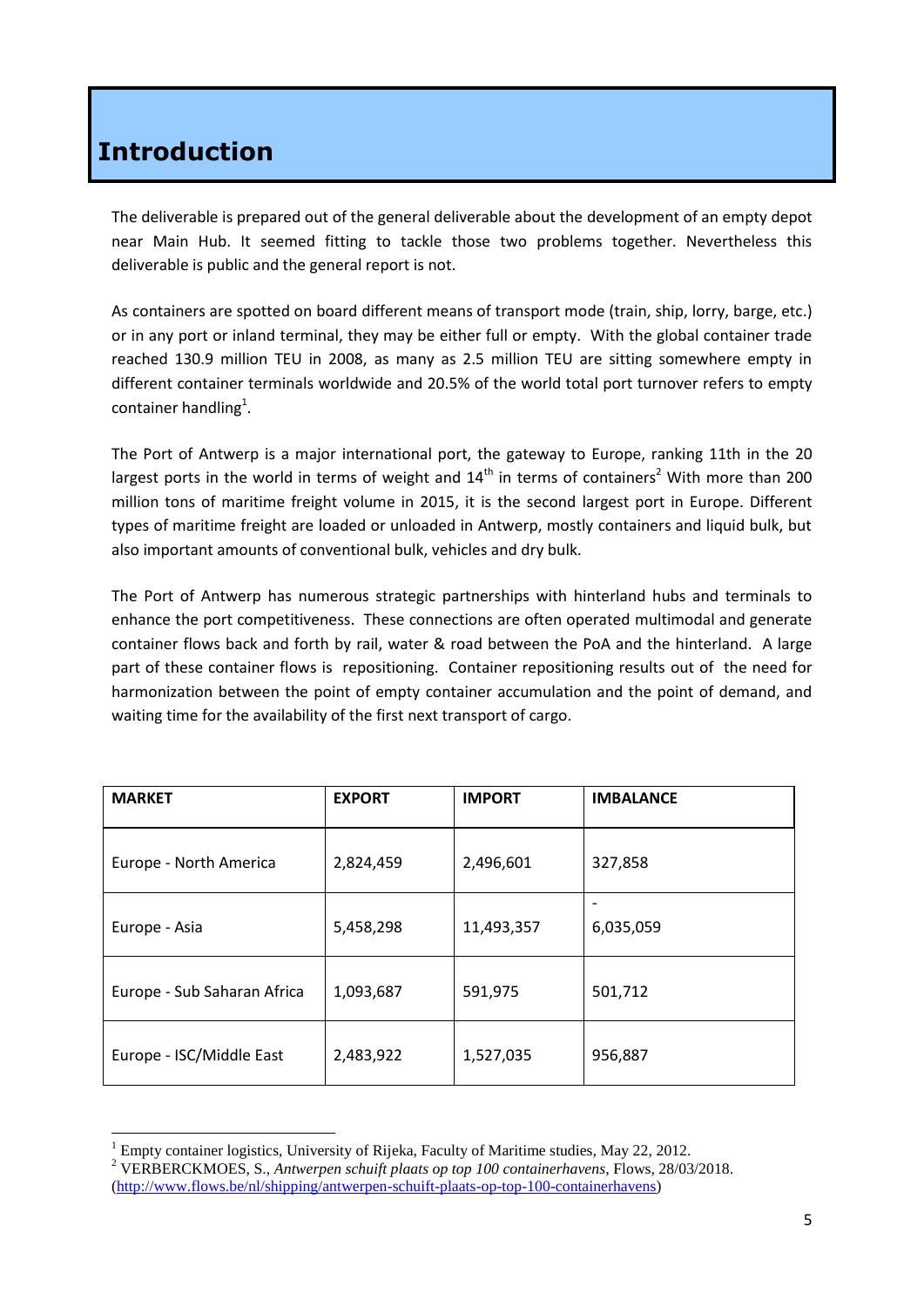| Intra Europe                  | 1,026,767  | 736,689    | 290,078   |
|-------------------------------|------------|------------|-----------|
| Europe - Centr. & S. America  | 940,262    | 1,497,517  | 557,255   |
| Europe - Australia & Oceania  | 374,901    | 181,527    | 193,374   |
| Total Europe - All directions | 18,522,701 | 14,202,295 | 4,320,406 |

Source : European Liner Affaires Association, http://www.elaa

In Rotterdam, the same situation enrolls itself, 25% of all the transported containers in the port area are empty. (Port of Rotterdam, 2013) It seems obvious that optimizing these flows can induce large efficiency gains due to the huge volume involved.

So there must be a smarter, greener and more efficient way to further reduce the mileages of transported empty containers. Within WP04 Multi-modal freight village with cross docking warehouse for pallets, the consortium researches if such an empty depot could be organized next to the Antwerp Main hub and, in doing so, attract more truck traffic towards rail.

First, we want to give a brief overview of the different activities that can be developed at the Main Hub. Next an overview is given of the possibilities to build an empty depot. Third, we want to describe how the depot will be system driven managed. Finally, a conclusion is formalized.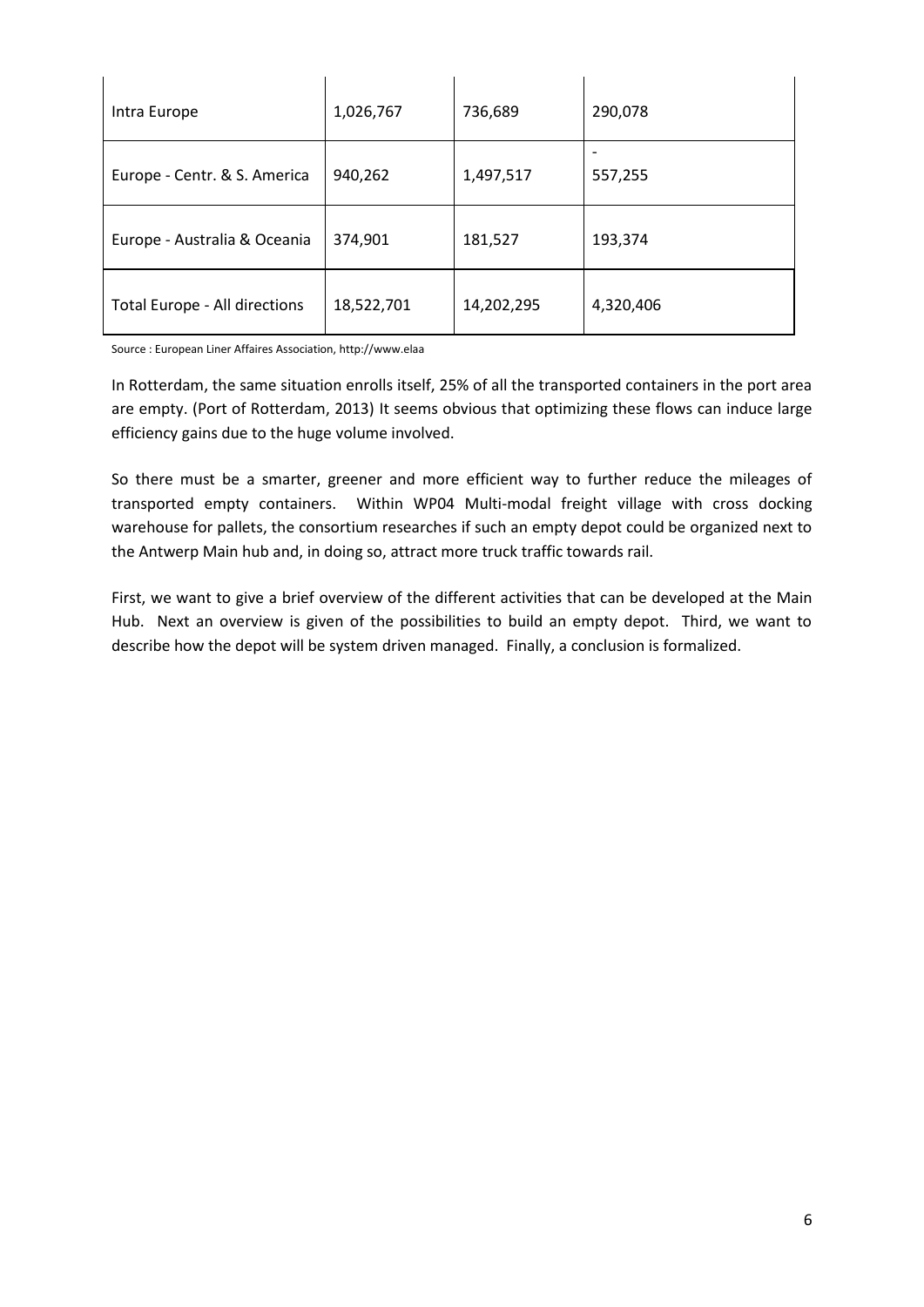# <span id="page-6-0"></span>**1. Avantida**

The Avantida platform is an web-based IT-tool to make the empty container logistics more efficient. Together with the ocean carriers this platform provides a number of possibilities to be more effective to the community of transport companies and logistics service providers. The goal is to avoid unnecessary road congestion, reduce CO2 emissions, reduce paper-flows, etc. and create a more sustainable planet.

The platform is based on common cloud technology and one of the most advanced to transform traditional logistics processes into financial opportunities for all stakeholders. Currently about 3.000 transport companies and logistics service providers are active on the Avantida platform.

Avantida creates value for its customers through the following actions:

- a. Request changes in drop-off and pick-up locations that are useful for you.
- b. Check whether your empty container can be re-used for your export customer.
- c. Cross-border empty equipment opportunities really exist.

In general, the rule of the ocean carriers is that the pick-up and drop-off location of the used container are the same. Nevertheless this is not the most efficient way in most cases. The application, called Depot X, provides all the possible pick-up and drop-off locations so the transport or logistics company can choose the location which is the most convenient in the loop of the truck. Of course Avantida cannot assure that the ocean carrier will accept this. Changing the location of pick-up and/or drop-off of empty container has the following clear advantages for the logistics or transport company:

- 1. Optimise the planning of your trucks
- 2. Avoid congested areas
- 3. Avoid disputes with the ocean carriers
- 4. All ocean lines on one platform

Another efficiency gain for the customer is reUse. Imagine that rather than bringing back an empty container to the port or assigned depot, you could simply request permission to bring it straight to your export customer to get loaded. It is clear that the benefits are even greater if it is a cross-border case.

- 1. Save time and money: reducing the amount of empty runs
- 2. You will avoid waiting times at depots and terminals
- 3. Optimise the planning of your trucks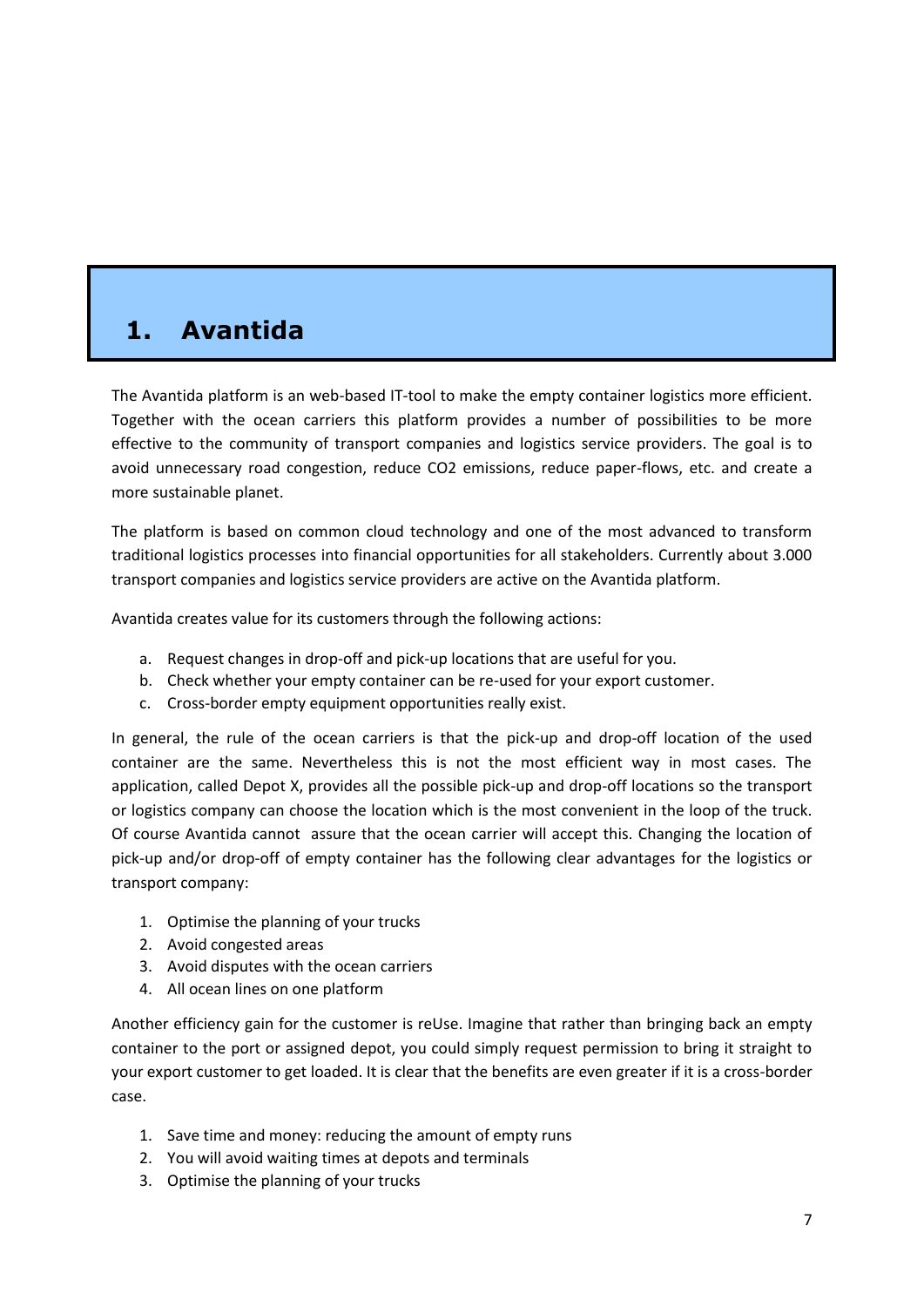4. Avoid congested areas

Of course the services provided by Avantida are not free. Before the company can request changes, re-use or cross-border opportunities, the customer needs to upload currency into the portal. The money is transformed into credits which you can use freely for Avantida services. The currency is uploaded via online payment methods or regular wire transfer and although Avantida will issue an invoice for every amount you deposit on your account, they advise to deposit at least €100.

Once the payment is confirmed and received by Avantida the credit account will be credited (immediate for online payments) and you can start entering requests. The cost for each transaction can be different per type of transaction and per country. For reUse and depotX, the ocean carriers are defining the business rules and the pricing. For FlexGate these business rules and pricing are defined by the terminal operators and depots. The balance is automatically adjusted as soon as the transaction is approved and of course no charges are applied for cancelled or declined requests.

There are no restrictions to join the portal. Everyone can join the portal and register and start using the services of Avantida. The main issue in this story is the acceptance of the ocean carriers. Before transport companies can drop their container at you premises, the ocean carrier have to accept you as empty depot and include you in their empty depot strategy and system.

## <span id="page-7-0"></span>**2. Permits and licenses**

We want to offer our customers a safe and secure terminal service. Not only in terms of accessibility, but also in terms of safe storage. The following permits and licenses guarantee a safe and secure handling and storage of your containers :

- AEO
- SEVESO
- ISO9001
- SQAS
- Authorisation of the port captain
- (RTO) Ruimte Tijdelijke Opslag
- (ISPS) Port Security (Extended gate)

### *AEO*

AEO (Authorised Economic Operator) is a certificate issued by Customs to international companies. It is based on a partnership Customs – enterprise set in order by the World Customs Organisation. Companies with an AEO-certificate are economical operators who answer to the strict criteria given in the custom legislation issued by the WCO.

The certificate does not only apply in Belgium but the whole European Union and in third countries with whom the European Union has an agreement f.e. Switzerland, Andorra, Japan, Norway, China.

Depending on the nature of the activities and place within the international supply chain you can choose between two types of AEO.

- AEO Customs or AEO-C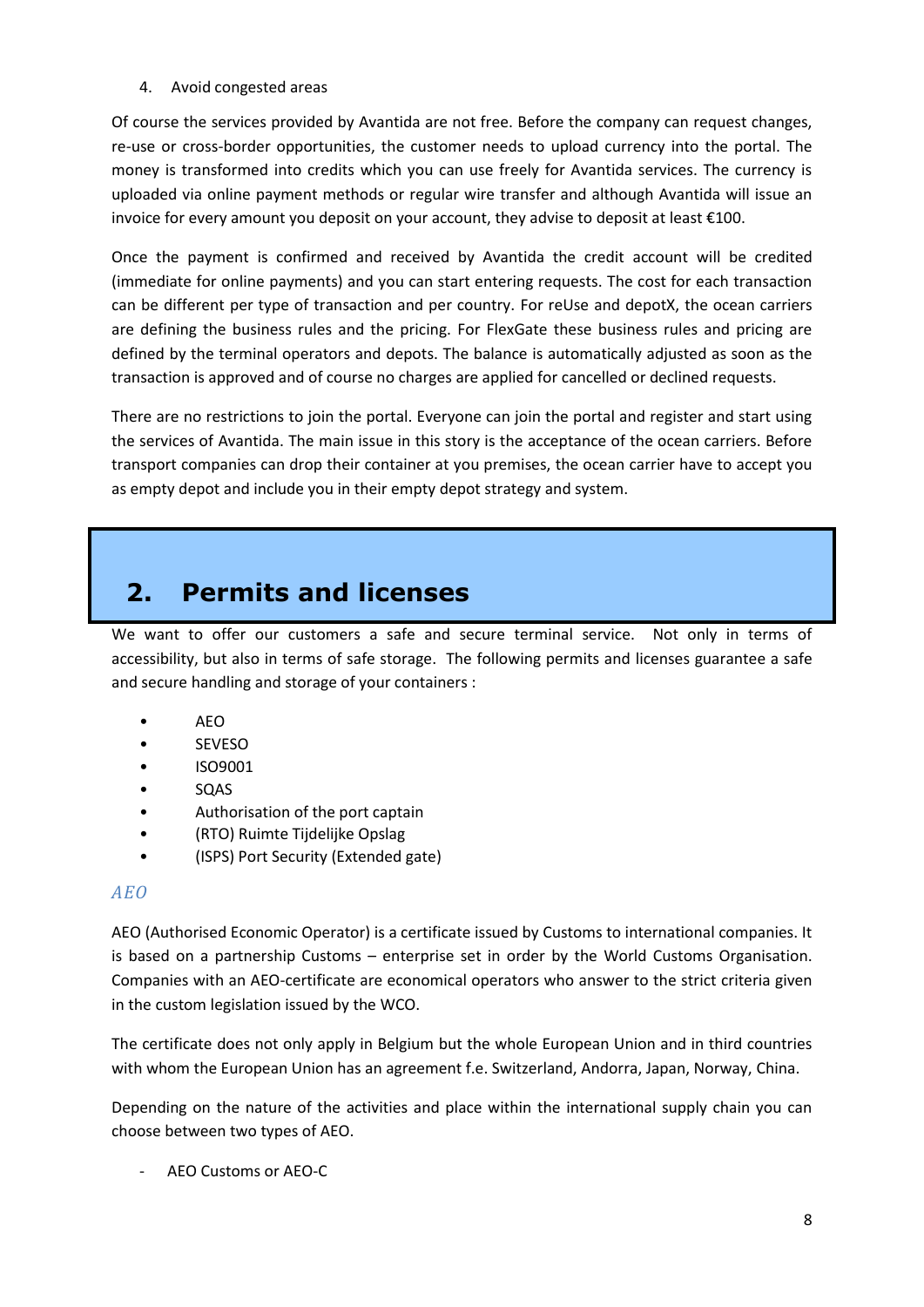- AEO Security or AEO-S
- A combination of the two
- $\Rightarrow$  For a terminal operator who also operates trains itself both seem the best option.

#### *Seveso*

In Europe, the catastrophic accident in the Italian town of Seveso in1976 prompted the adoption of legislation on the prevention and control of such accidents. The so-called Seveso-Directive (Directive 82/501/EEC) was later amended in view of the lessons learned from later accidents such as Bhopal, Toulouse or Enschede resulting into Seveso-II (Directive 96/82/EC). In 2012 Seveso-III (Directive 2012/18/EU) was adopted taking into account, amongst others, the changes in the Union legislation on the classification of chemicals and increased rights for citizens to access information and justice. (European Commision; 2017)

In order to organize an empty depot, normally the depot does not have to accord to the Seveso directives. Only if the empty depot also plans to provide storage services for full containers with dangerous goods, it is possible that Seveso regulation applies.

#### *ISO 9001*

ISO 9001:2015 sets out the criteria for a quality management system and is the only standard in the family that can be certified to (although this is not a requirement). It can be used by any organization, large or small, regardless of its field of activity. In fact, there are over one million companies and organizations in over 170 countries certified to ISO 9001.

This standard is based on a number of quality management principles including a strong customer focus, the motivation and implication of top management, the process approach and continual improvement. These principles are explained in more detail in the pdf Quality Management Principles. Using ISO 9001:2015 helps ensure that customers get consistent, good quality products and services, which in turn brings many business benefits. (International Organisation for Standardisation, 2015)

#### *SQAS*

Safety and Quality Assessment for Sustainability (SQAS) is a system of uniform third party assessments to evaluate the performance of Logistics Service Providers and Chemical Distributors. SQAS assessments cover quality, safety, security, environment and CSR (Corporate Social Responsibility). SQAS is not a certification system; it is an assessment system that provides a detailed factual assessment report. The SQAS assessment reports allow chemical companies to evaluate their logistics service providers according to their own standards and requirements. (CEFIC, 2017)

In this set-up, implementing SQAS is not required but desirable for self-assessment and accordance to the CEFIC directives.

#### *Authorization of the port captain*

In order to be able to operate dangerous cargo (ADR, RID or IMDG), the terminal needs authorization of the port captain. This entity is responsible for the safety and security within the port